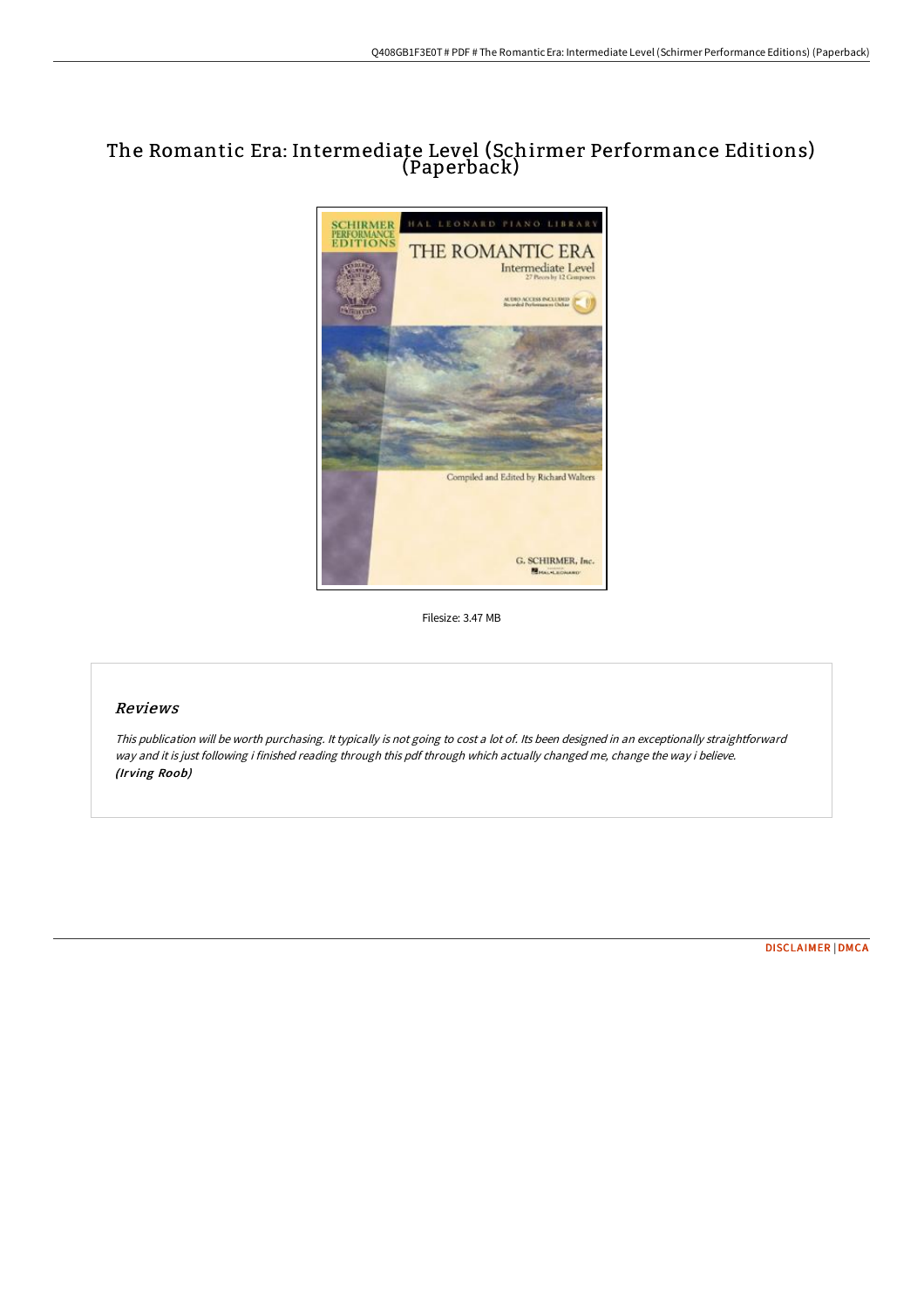## THE ROMANTIC ERA: INTERMEDIATE LEVEL (SCHIRMER PERFORMANCE EDITIONS) (PAPERBACK)



To read The Romantic Era: Intermediate Level (Schirmer Performance Editions) (Paperback) PDF, remember to refer to the hyperlink beneath and save the file or gain access to other information that are relevant to THE ROMANTIC ERA: INTERMEDIATE LEVEL (SCHIRMER PERFORMANCE EDITIONS) (PAPERBACK) book.

Hal Leonard Corporation, United States, 2014. Paperback. Condition: New. Schirmer Performance Editions. Language: English . Brand New Book. (Schirmer Performance Editions). 27 pieces by Beach, Burgmuller, Chopin, Grieg, Gurlitt, Heller, Kullak, MacDowell, Nielsen, Reger, Schumann and Tchaikovsky. Online audio is accessed at Contents: BEACH: Gavotte in D minor, Op. 36, No. 2 \* BURGMULLER: Gentle Complaint, Op. 100, No. 16 \* Restlessness, Op. 100, No. 18 \* Confidence, Op. 109, No. 1 \* CHOPIN: Prelude in E minor, Op. 28, No. 4 \* Prelude in B minor, Op. 28, No. 6 \* Prelude in A Major, Op. 28, No. 7<sup>\*</sup> GRIEG: Arietta, Op. 12, No. 1<sup>\*</sup> Waltz in A minor, Op. 12, No. 2<sup>\*</sup> Dance of the Elves, Op. 12, No. 4<sup>\*</sup> Puck, Op. 71, No. 3<sup>\*</sup> GURLITT: The Little Wanderer, Op. 101, No. 12 \* Hunting Song, Op. 101, No. 19 \* HELLER: Study in A minor, Op. 45, No. 2 \* KULLAK: On the Playground, Op. 62, No. 4 \* Grandmother Tell s a Ghost Story, Op. 81, No. 3 \* MACDOWELL: To a Wild Rose, Op. 51, No. 1 \* NIELSEN: Folk Melody, Op. 3, No. 1 \* REGER: The Dead Little Bird, Op. 17, No. 4 \* SCHUMANN: Of Strange Lands and People, Op. 15, No. 1 \* Hunting Song, Op. 68, No. 7 \* The Reaper s Song, Op. 68, No. 18 \* Little Romance, Op. 68, No. 19 \* TCHAIKOVSKY: The Wooden Soldier s March, Op. 39, No. 5 \* Mazurka in D minor, Op. 39, No. 11 \* Little Neapolitan Song, Op. 39, No. 18 \* Sweet Dream, Op. 39, No. 21.

 $\mathbb{R}$ Read The Romantic Era: Intermediate Level (Schirmer [Performance](http://techno-pub.tech/the-romantic-era-intermediate-level-schirmer-per.html) Editions) (Paperback) Online  $\sqrt{\frac{1}{n}}$ Download PDF The Romantic Era: Intermediate Level (Schirmer [Performance](http://techno-pub.tech/the-romantic-era-intermediate-level-schirmer-per.html) Editions) (Paperback)